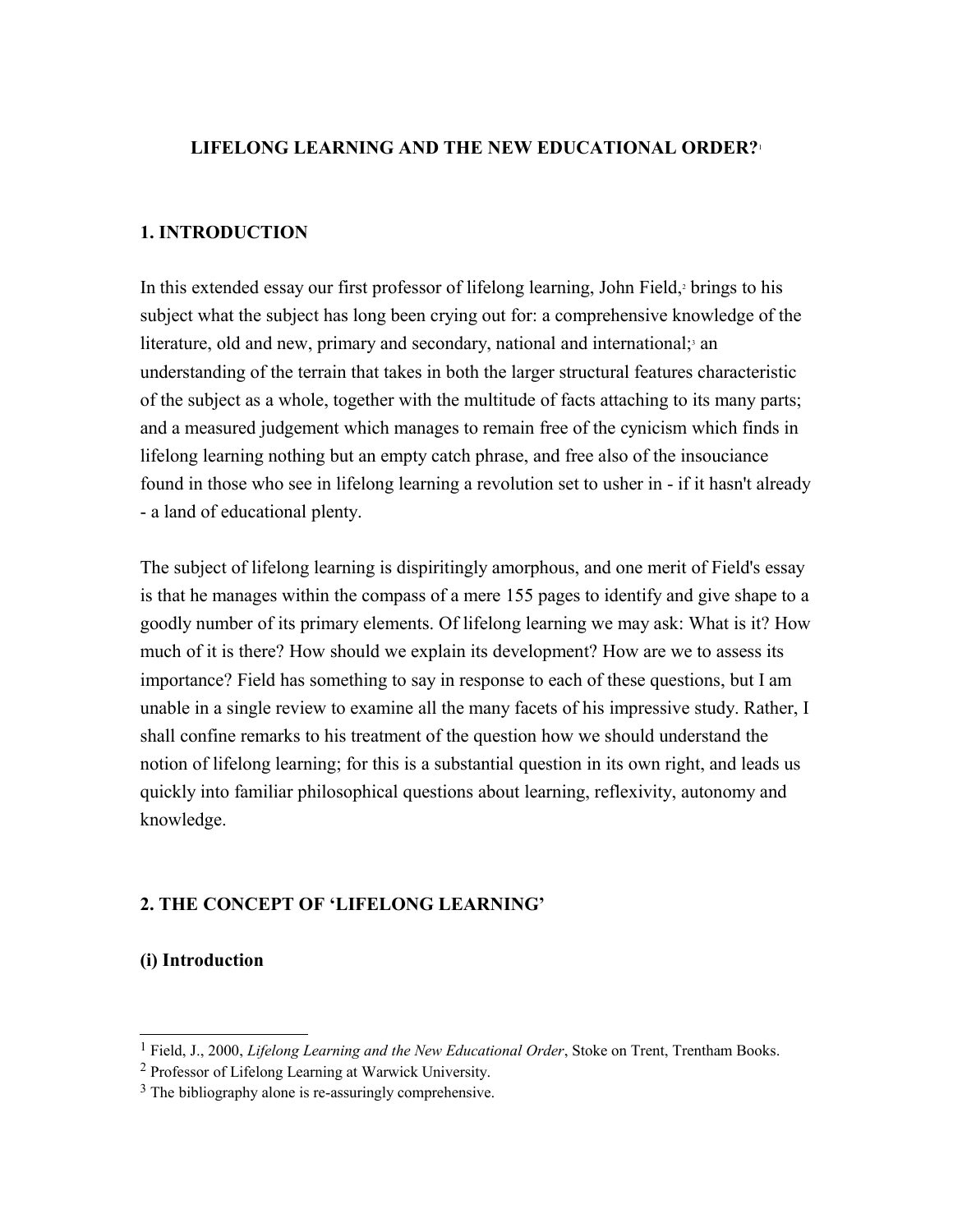One might suppose it too obvious to be worth stating that, before embarking upon substantive enquiry into a concept we need a tolerably clear idea of what the concept means. The common abuse of much that is prominent in the educational vernacular demonstrates that this is no so. And no term is more porous than the notion of 'learning', spoken of by Field as a 'rather a loose and all-encompassing term which stretches too far to have much purchase on reality'.<sup>[4](#page-1-0)</sup> He is well aware of the 'linguistic inflation' that follows over-use of the term in question, $\delta$  but we might well ask how the danger is to be avoided now that the prospect of inflation is already with us?

We should distinguish at the outset between the questions 'What is the meaning of a term?' and 'What is the function of a term?' Many theorists, Field included, are in no doubt that the term 'lifelong learning' has a valuable function, and I would certainly agree that it not only denotes a noble aspiration, but also draws attention to the multifarious facets of learning, and, further, signals a readiness on the part of government to treat learning in many of its guises as a priority. But all this - to be discussed later - is quite separate from the question of what lifelong learning *means*.

#### **(ii) 'Lifelong'**

The first of the two key words is 'lifelong', and although I do not want to dwell upon the argument here, there is in fact some dispute as to whether it is to be understood as having the unwritten prefix 'post'; whether, that is, we should be thinking of '16', '18' or some other age as the minimum threshold for eligibility. But this suggestion must be rejected. If what we are talking about is indeed lifelong learning then 'life' here means life, and not in the legal sense that often falls far short of a natural life span, but in the sense that, as Coffield puts it, we are to be concerned with everyone from 'those aged nothing to ninety'.<sup>7</sup> Of all the groups falling under the orbit of the new Learning and Skills Council, this is perhaps of greatest significance for older learners, whose place in the educational scheme of things is by no means as secure as it should be. Drawing on research from NIACE, Field comments that older learners may have lost out during the 1990's, following changes to much of their preferred provision, including local authority adult

<span id="page-1-0"></span><sup>&</sup>lt;sup>4</sup> Field, J., op. cit., p. vii.

<span id="page-1-1"></span> $<sup>5</sup>$  ibid, p. ix.</sup>

<span id="page-1-2"></span> $<sup>6</sup>$  ibid, pp. ix-xii.</sup>

<span id="page-1-3"></span><sup>&</sup>lt;sup>7</sup> Coffield, F., 1997, 'Nine Learning Fallacies and their Replacement by a National Strategy for Lifelong Learning', in Coffield, F., (ed.), *A National Strategy for Lifelong* Learning, Newcastle, Department of Education, p. 13.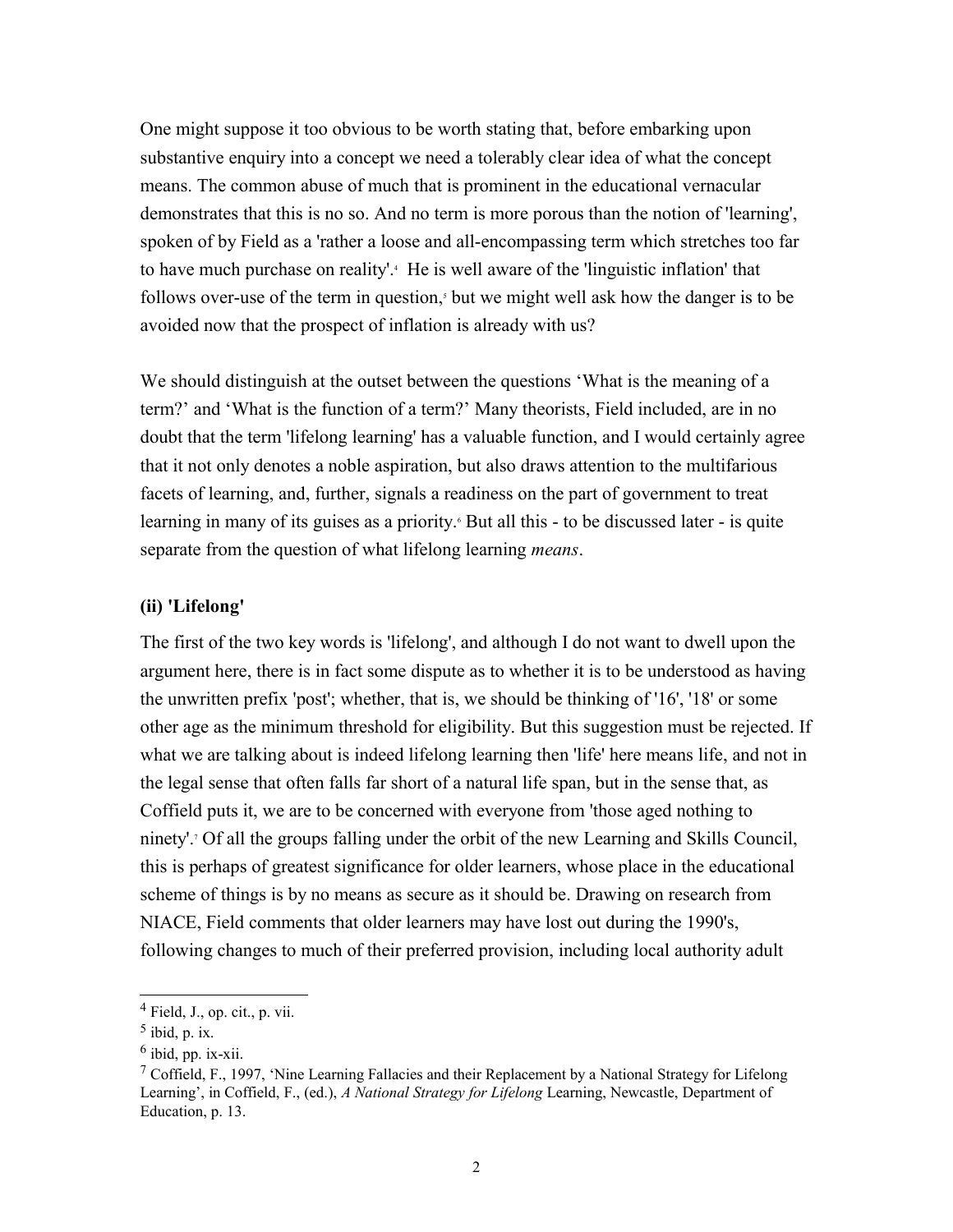education, and university extra mural programmes.<sup>[8](#page-2-0)</sup> If nothing else, an emphasis upon the meaning of the word 'life' should serve to remind us that as a category it applies to all human beings without exception.

Though we may agree upon the meaning of 'lifelong', hard questions remain about the implications of chronological age for how we conceive both the curriculum and cohorts of learners. There is the already much debated question as to whether we ought to focus upon those aged between 16 and 19 on the one hand, or those aged between 14 and 19 on the other. But what Coffield's insistence prompts us also to consider is the desirability or otherwise of promoting learning environments for learners of greatly differing ages. We wouldn't want to treat learners of ninety years and above as a discrete cohort but as yet we do not have much understanding of the advantages and disadvantages of teaching cohorts of learners whose ages span different generations. 'Lifelong' may mean anyone from nought to ninety, but that leaves it undecided as to how much we should seek to group together and how much to maintain as chronologically separate all those who fall within its large embrace.

#### **(iii) 'Learning'**

If an understanding of 'lifelong' is not exactly straightforward, the concept of learning is notoriously troublesome. As Field points out, 'learning', unlike 'education', entails neither classrooms nor teachers:

[W]e learn new facts, skills, ideas and emotional capacities simply by virtue of enrolling with that permanently instructive institution, the University of Life . . . .In this broad meaning of the term, you cannot stop yourself from being a lifelong learner. It covers pretty much everything - and rightly so.<sup>[9](#page-2-1)</sup>

But a question arises about the utility of a term that 'covers pretty much everything', for if everything is included then - we might as well say - nothing *in particular* is included. For if everything we do can be described as 'learning behaviour' than nothing we do is *not* 'learning behaviour' and that, first, leaves no room for more learning (since learning is already omnipresent) and, second, makes it impossible to distinguish between the world of learning and the world outside learning.

<span id="page-2-0"></span><sup>8</sup> Field, J., op. cit., pp. 116-7.

<span id="page-2-1"></span><sup>&</sup>lt;sup>9</sup> ibid, pp. vii -viii.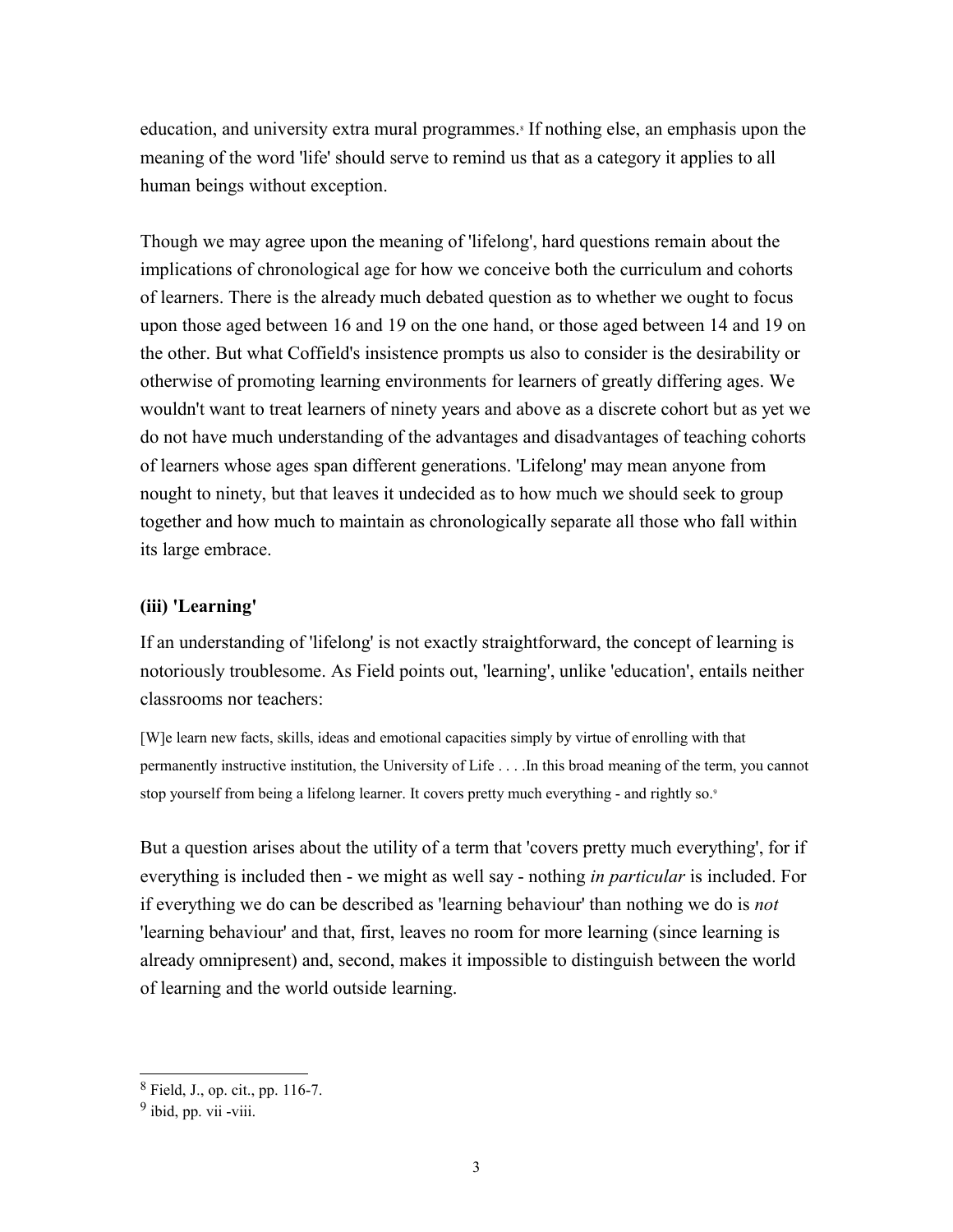Rather than writing of 'learning' *in vacuo* we might instead think about the *potential* for learning. Almost every human being has a capacity to learn, as Field reminds us in his account of the learning society:

The learning society has a relatively brief history. Its core idea is the plasticity of the human adult: however much has been invested in initial schooling, the belief is central that untapped potential is the norm rather than the exception.<sup>[10](#page-3-0)</sup>

The central point here is that all human beings are and continue to be learning animals. It may be said that this is obvious and not worth stating. But I disagree. No one would explicitly deny that human beings are learning animals, but in our policy and institutions we may tend to carry on *as if* some human beings are either not learning animals or are barely worth acknowledging as such. Those lacking skills and qualifications are learners too, and it is a merit of recent policy that, in an attempt to recruit into learning those who have previously desisted or fallen away, their status as learning animals is not forgotten. Equally, there is more learning in what is called 'vocational training' than meets the eyes of those for whom all learning is liberal. And again it is a merit of recent policy that much attention is now focused on learning that is possible in the workplace. If it is a fundamental feature of human beings that we have the potential to learn then this is something worth underlining, and all the more so if in our educational policy and institutions we tend to do this truth something less than justice.

# **3. REFLEXIVE LEARNING**

Although the meaning and significance of learning in a generic sense is worth underlining, Field's primary object of attention is the learning characteristic of contemporary lifelong learning. What kind of learning is this? The key features of the learning society as Field sees it are that 'the majority of its citizens have become 'permanently learning subjects', and that their performance as adult learners is at least in part responsible for determining their life chances'.<sup>[11](#page-3-1)</sup> Here one might be moved to ask: have humans not always been learning subjects, and is there anything new in the idea that our performance as adult learners will help shape our lives?

<span id="page-3-0"></span><sup>10</sup> Field, J., op. cit., p. 37.

<span id="page-3-1"></span> $11$  ibid, p. 38.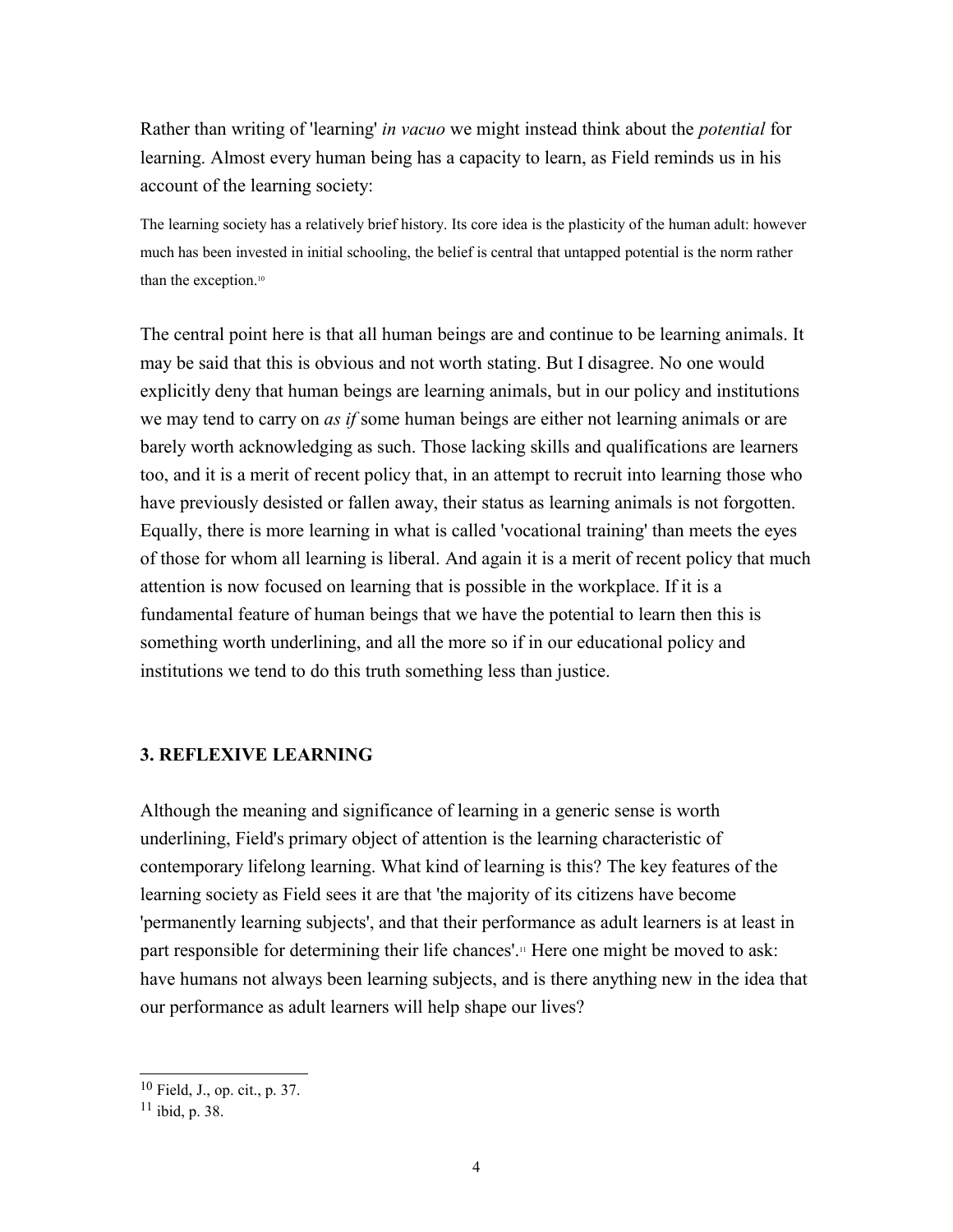It is the notion of 'reflexivity' that is intended to explain what is novel about the contemporary predicament, and although there are varying conceptions of this notion, Giddens, to whom Field repeatedly refers, provides a representative statement:

The reflexivity of modern life consists in the fact that social practices are constantly examined and reformed in the light of incoming information about those very practices, thus constitutively altering their character . . . . In all cultures, social practices are routinely altered in the light of on-going discoveries which feed into them. But only in the era of modernity is the revision of convention radicalised to apply (in principle) to all aspects of human life.[12](#page-4-0)

From the work on reflexivity presented by Giddens, Beck and others<sup>[13](#page-4-1)</sup> Field draws a number of conclusions. First, that 'lifelong can be as much about the 'small things' of everyday life as about the grand objects of conventional discourse'; second, that institutional reflexivity is increasingly the medium of human action and interaction; and finally that an 'emphasis upon human agency, reflexivity and trust is central to [an] understanding of lifelong learning.'[14](#page-4-2)

One distinction which is not always clearly maintained in the text is that between the notion of reflexivity as a feature of 'lifelong learning' on the one hand, and as a strand in the explanation of its development on the other. Is reflexivity part of the definition of 'lifelong learning', part of its explanation, or both? I discuss the explanatory aspect later; here I look into the relation between reflexivity and the nature of contemporary learning.

Field's account of 'reflexivity' is located in an insightful examination of recent social and cultural developments whose salient features include the increasing individualisation, privatisation and ephemera of contemporary life. He contrasts the new adult education, which includes such activities as fitness centres, self-help therapy manuals and selfinstructional videos, with the non-formal education offered in the past by such bodies as the Workers' Educational Association and the Women's Institute, both created with a 'clearly identified social purpose on behalf of a broader movement'. Certainly 'the new adult learning is markedly less 'collectivist' than the type of informal and non-formal

<span id="page-4-0"></span><sup>12</sup> Giddens, A., 1990, *Consequences of Modernity*, Cambridge, Polity, pp. 38-9. Quoted in Field, J., op.cit., p. 61.

<span id="page-4-1"></span><sup>13</sup> cf., for example, Beck, U., 1992, *Risk Society*, London, Sage, 1992.

<span id="page-4-2"></span><sup>14</sup> Field, J., op. cit., p. 62.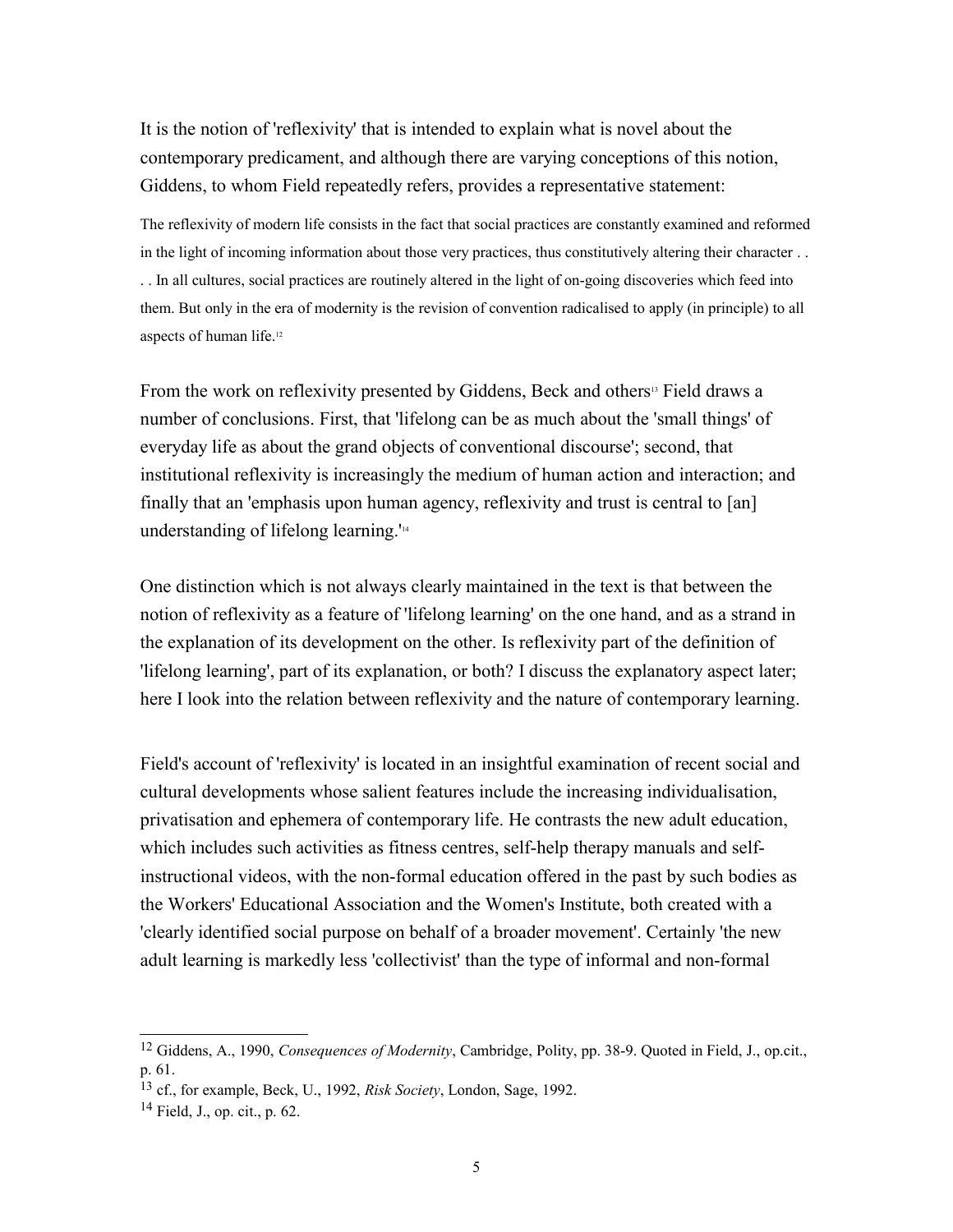learning associated with industrial working class movements of the nineteenth and early twentieth centuries'<sup>[15](#page-5-0)</sup>

It is this social context which Field rightly sees as of great importance for his analysis. And whilst we might regret some of the more pronounced developments - the superficiality of ceaseless fads for example - this should not get in the way of our attempt to understand more precisely the implications of institutional reflexivity for lifelong learning. As one significant example, Field points out that the relationship between education and entertainment is something which the former ignores at its peril:

As education and entertainment borrow one another's clothes, it is inevitable that some of the new adult learning will be lightweight, superficial and transient in its impact . . . If established providers ignore these trends, they may be overtaken by events; if they adopt them, they may be colluding in a trivialisation of knowledge.[16](#page-5-1)

This is indeed a concise formulation of the predicament facing many providers of post 16 learning. As Field notes, the ability to spot a trend such as an interest in line dancing is crucial to the management of an adult education programme.[17](#page-5-2) The current fortunes of adult education most especially rest on an ability to recognise the importance that now attaches to the development of personal autonomy, and the forms of learning that are best suited to this pursuit. Perhaps of greatest importance is the question what the value of personal autonomy implies for where and how we learn. This is a point Field returns to again and again. The phrase 'autonomous learner' can be applied to a range of cases, including the person who prefers to learn on her own, at her own pace, and without ever having to enter a designated learning environment. We now have to think, therefore, about the range of sites on which learning takes place, above those formally set aside for the purpose. Are schools and colleges to fulfil the same role today as compared with their role in the 19th and 20th centuries? Or is Husén right to argue that the school is no longer as influential as it was, now that it must compete with magazines, film, television and foreign travel?[18](#page-5-3) And what should our schools and colleges be offering autonomous learners? Field suggests that far greater priority should now be given to such matters as learning how to learn, key skills, and cognitive and emotional competence.<sup>[19](#page-5-4)</sup> If ever a

<span id="page-5-0"></span><sup>15</sup> ibid, p. 45.

<span id="page-5-1"></span><sup>16</sup> ibid, p. 66.

<span id="page-5-2"></span> $17$  ibid, p. 65.

<span id="page-5-3"></span><sup>18</sup> ibid, p. 36; Husén, T., *The Learning Society*, London, Methuen.

<span id="page-5-4"></span><sup>19</sup> Field, J., op. cit., pp. 134-141.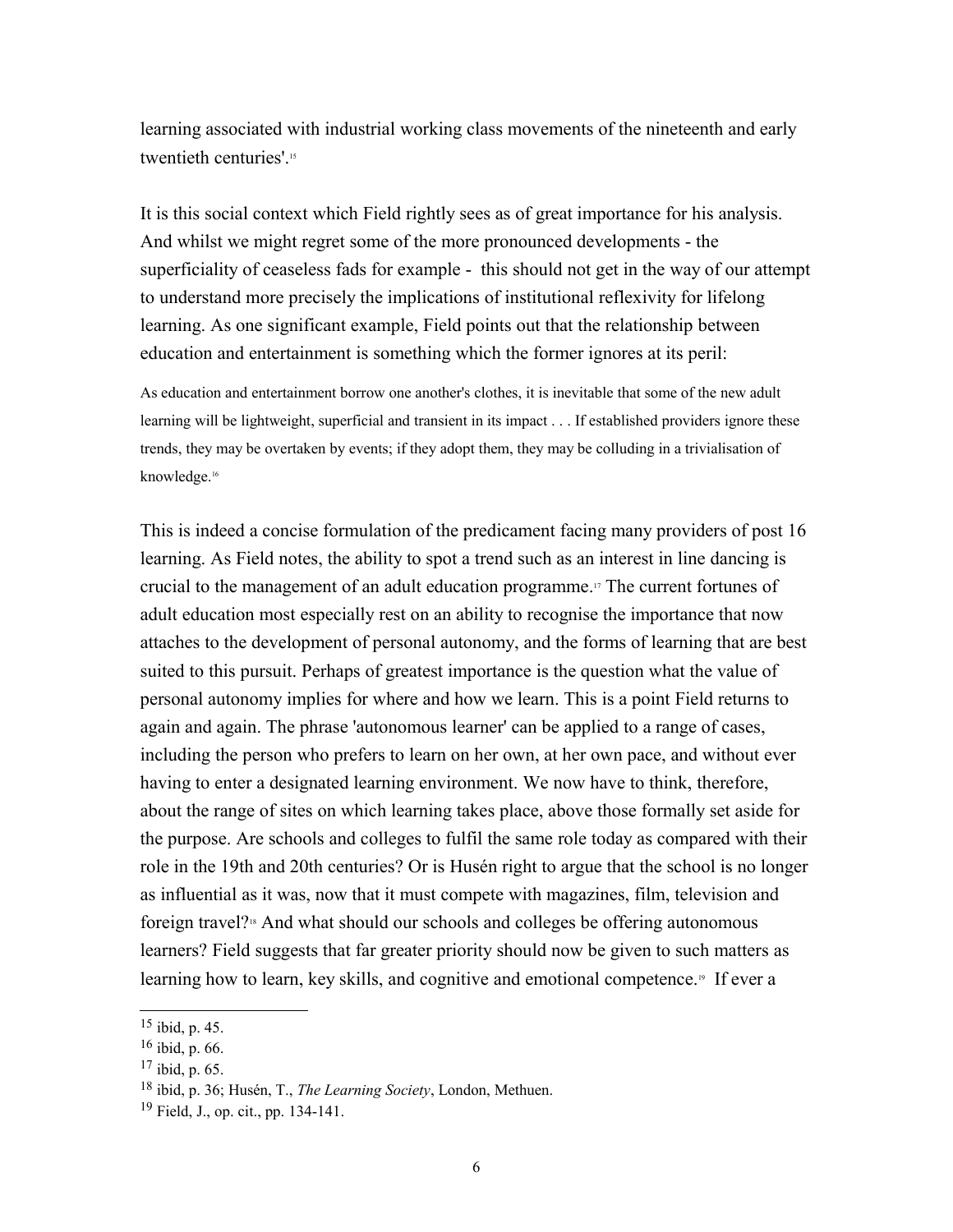development could be seen as both a threat and an opportunity for post-16 education than the current pursuit of personal autonomy is surely it.

## **4. PERSONAL AUTONOMY**

The concept of 'personal autonomy' deserves close scrutiny here, not least because it is sometimes and wrongly construed as 'negative liberty', which latter is understood as the freedom we have *from* one constraint or another. But I do not acquire personal autonomy merely because I free myself from the constraint of educational intervention, even when I have no choice but to submit to it. We should distinguish between *dispositional* and *occurrent* autonomy. Very roughly, dispositional autonomy is a measure of the capacity to live our lives according to our adopted values and considered preferences, and such a capacity as this may require extended periods of instruction, during which our occurrent autonomy - the autonomy we enjoy at any one moment - is severely curtailed. In some cases, occurrent autonomy must be sacrificed so that in the longer term dispositional autonomy may flourish.

What does this imply for teaching and learning? Field argues that, amongst other things, learning how to learn ought now to be a priority. Quoting from the European Commission:

[T]he established framing of pedagogic practices in most formal contexts has privileged teaching rather than learning . . . In a high-technology knowledge society, this kind of teaching-learning relation loses efficacy: learners must become proactive and more autonomous, prepared to renew their knowledge continuously and to respond constructively to changing constellations of problems and contexts.<sup>[20](#page-6-0)</sup>

At the same time Field observes a change in emphasis, with less emphasis on teaching and training and more on the concept of learning:

By implication, this involves also a switch from a 'supply-driven' view to a 'learner-centred' approach. Rather than focusing chiefly upon didactic skills and the formal education, a new importance must be attached to the creation of *learning environments*, of which the classroom or workshop is but one.<sup>[21](#page-6-1)</sup>

<span id="page-6-1"></span><span id="page-6-0"></span><sup>20</sup> Commission of the European Communities, 1998, *Learning for Active Citizenship*, Directorate General for Education, Training and Youth, Brussels. Quoted in Field, J., op. cit., p. 136. <sup>21</sup> ibid, p. 137.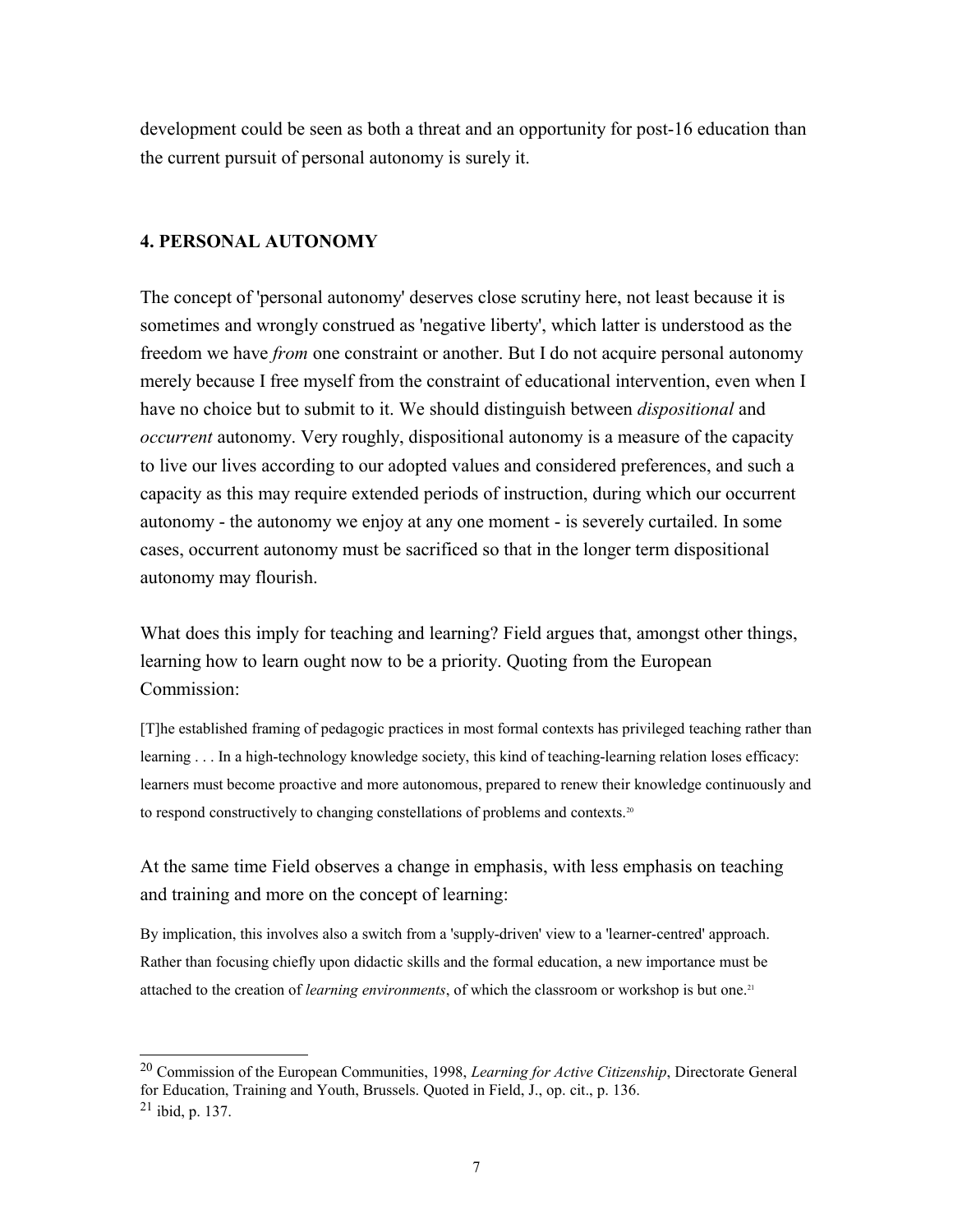The UK government has for some time sought to strengthen ties between schools and other learning environments: both 'vertical connections' between schools and educational institutions that take the form of the kindergarten, higher education and vocational training; and also 'horizontal' connections with such 'lifewide' sites of learning as the family, community, employer and voluntary association.<sup>[22](#page-7-0)</sup>

There is in all likelihood much to be gained from a policy that places greater importance than in the past on methods of learning and learning styles, and which seeks to promote environments other than formal educational institutions in which learning may be recognised and fostered. Indeed, there is perhaps no more important research programme than that in which we seek to improve our knowledge of exactly how individuals and groups learn best, from which sources and in exactly which environments.[23](#page-7-1)

At the same time there is a tendency to exaggerate the extent to which these developments are conducive to autonomy. Autonomy is not synonymous with the exercise of choice, nor is it equivalent to the development of independence. My autonomy does not increase merely because I recognise that the number of learning sites I can choose between is greater than previously imagined; nor is autonomy enhanced if the independence I achieve from parents and teachers comes at the price of a stunted education and damaged childhood. For the capacity successfully to pursue the projects we value - dispositional autonomy - depends not only upon choice and independence but also on the presence of the requisite dispositions, knowledge and skills. And very often these prerequisites are acquired only after sustained periods of sometimes unrewarding learning in freedom-restricting environments. We have only to think of the acquisition of literacy and numeracy, which Field himself writes of as part of the core function of the school.<sup>[24](#page-7-2)</sup> Here we have a particularly vivid illustration of the sacrifice of occurrent autonomy, on the part of both teachers and learners, whose teaching and learning is meticulously prescribed in what are referred to as the 'literacy' and 'numeracy' hours. We need not approve of existing practice in its entirety to see that the acquisition of such key skills as these, and their potential to promote autonomy, will often first require emplacement in a learning environment which offers much less in the way of freedom and choice than many of us would ideally like.

<span id="page-7-0"></span> $22$  ibid.

<span id="page-7-1"></span><sup>23</sup> See, for example, the impressive American study: Bransford, D., et. al., 1999, *How People Learn*, Washington, National Academy Press, 1999.

<span id="page-7-2"></span><sup>24</sup> Field, J., op. cit., p. 139.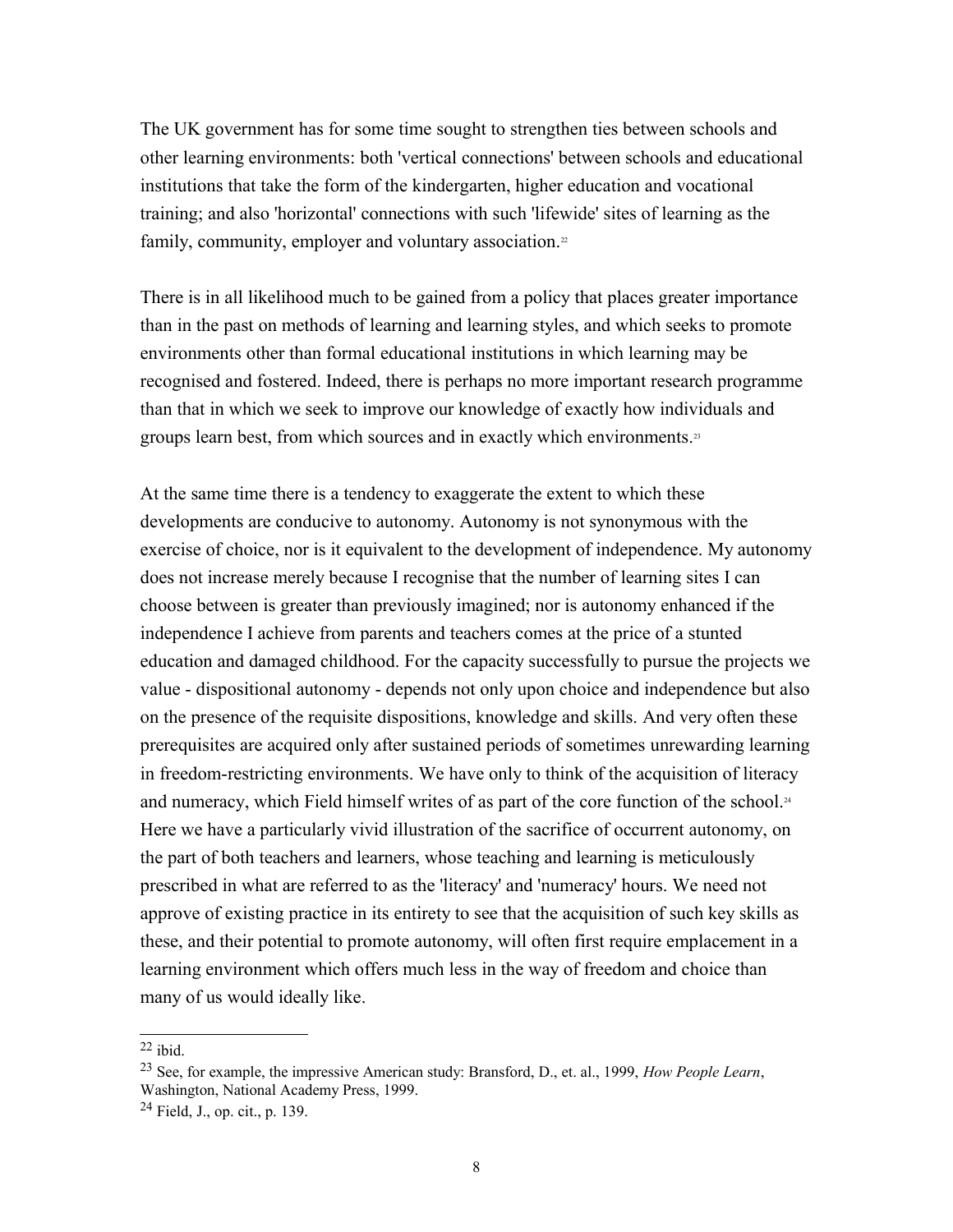It is not only in the area of basic skills to which this general point applies. Consider the area of thinking skills, which in one form or another is a feature of both the key skills programme and other areas of the curriculum (the AS level 'Critical Thinking', for example). One central dimension of thinking skills is reasoning, or the skills of argument. It is reasonable to believe that there is scope for applying these skills in a variety of circumstances, and that they can make a contribution to the pursuit of personal autonomy. At the same time, learning how to identify, construct and deploy arguments is something which follows many years of sustained and sometimes single-minded effort. In the typical case - I am not talking about the unusually gifted - success requires long periods of hard and sometimes unrewarding labour, something which is unlikely to be endured without the supporting presence of a teacher in a far from informal learning environment.

The general point here is this: an autonomous life requires the acquisition of knowledge, competence or dispositions which often themselves demand dedicated learners, prepared during their tuition or apprenticeship to sacrifice a good deal of current freedom and choice for the sake of long term accomplishment. More colloquially: if it is personal autonomy that we want to promote, we should think less about 'lightly-worn' and 'horizontal' learning, and more about the depth of learning that is often possible only after sustained immersion in a confined learning environment.<sup>[25](#page-8-0)</sup>

#### **5. SELF, KNOWLEDGE AND CERTAINTY**

We have looked at some of the implications of lifelong learning for the pursuit of personal autonomy. Field has more to say about the implications for the nature of learning, and here he moves between scoring a direct hit and sometimes missing his target. His argument that the new informal learning can be conceived as a form of active consumption is important. More now than in the past individuals elect to work on their bodies, their identity and their relationships as compared, for example, to participation in collective endeavour. Who would choose to argue with any of the following?

<span id="page-8-0"></span><sup>25</sup> I don't want to overstate the case. The point is that we should think about *both* lightly-worn and deep learning, so that the former does not take up all our attention at the expense of the latter.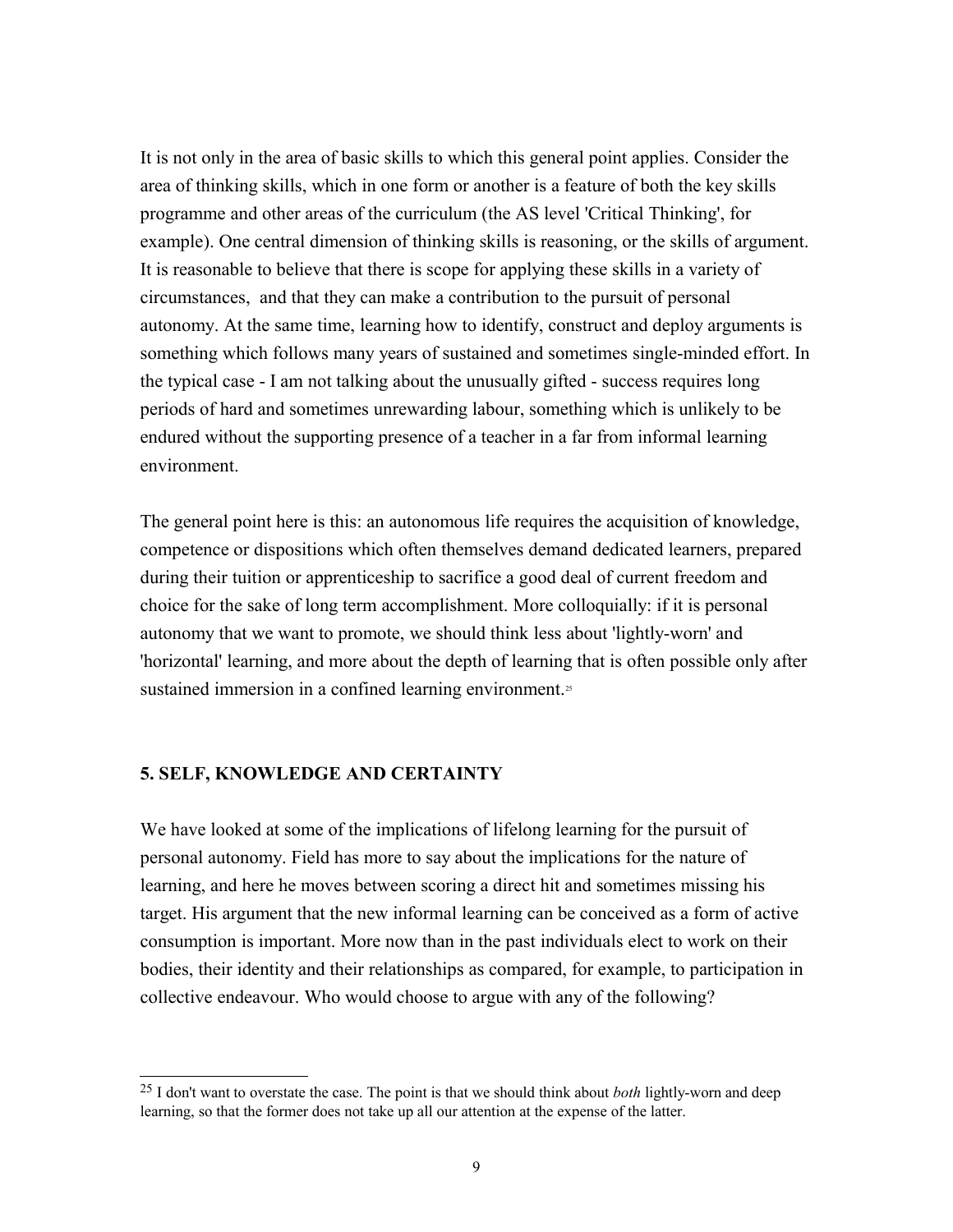[M]uch of the new non-formal learning is seen by learners as part of an extended project of personal development or self-realisation. It is one among many trends that are contributing to, and shaped by, the wider processes of individualisation.<sup>[26](#page-9-0)</sup>

It is when Field moves on to comment on the *value* or *status* of learning that he is less persuasive:

[1] The sheer extent to which economic activities and social values have changed since the 1940s means that old boundaries between 'real learning' and 'trivial learning' are becoming blurred; [2] much that seemed trivial in the past assumes a new significance as we learn to handle fluid social relationships and an increasingly insecure economy. [3] There is growing fluidity to adult identities, accompanied by an increasing tendency for certainties to be replaced by provisional knowledge. [4] Lightly-worn learning, a capacity to live with uncertainty and a preoccupation with the personal and individual are the counterpart of the fluid identities that Bauman sees as characteristic of post-modernity: the life itinerary of most individuals', he writes, 'is likely to be strewn with discarded and lost identities.'.<sup>[27](#page-9-1)</sup>

There is much here that deserves close inspection. To begin with the last claim ([4] above), it is easy grossly to exaggerate the number of identities we now assume or discard. And certainly we are in no position to make a judgement on this matter until we learn of the criteria for identity, enabling us to decide when exactly we are, or are no longer, the same person. This obvious point is neglected by some of those sociologists who think nothing of supposing that multiple identities are par for the course. But without the criteria we cannot determine the truth of the matter. I suspect that Bauman is guilty of gross exaggeration, an exaggeration, moreover, that has implications for our understanding of lifelong learning, since it is precisely the fact of our 'fluid identities' that lightly-worn learning is supposed to reflect.

Nor should we accept without question the claim that the boundary between real and trivial learning is becoming blurred ([1] above), and, if it is, it cannot be for the reason that much that formerly seemed trivial may come to assume a new significance ([2]); for [2] preserves the distinction [1] denies. Here it is perhaps misleading to say that the distinction between real and trivial is blurred and better to say that one thing, which formerly seemed trivial, now seems not trivial but important. And of course, from the fact that something seems trivial or important it does not follow that it is as it seems. As Field

<span id="page-9-0"></span><sup>26</sup> Field, J., op. cit, p. 49.

<span id="page-9-1"></span> $27$  ibid, p. 65. Numbers added.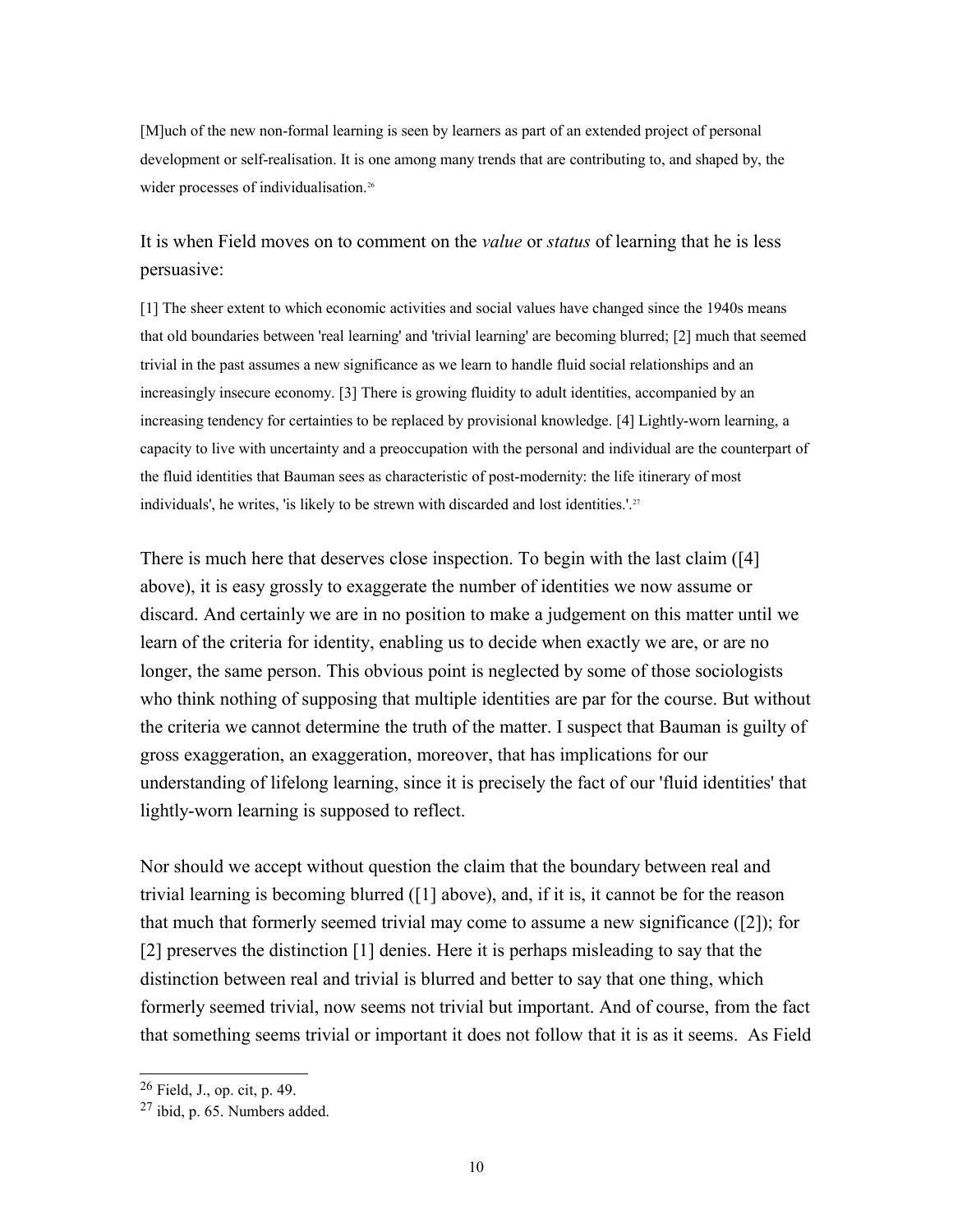is keenly aware, this is a time, if ever there was one, for the influence of fashionable ideas, and fashion is an unreliable guide to truth. Newtonian physics does not provide us with the whole truth about the physical world. That is true and important irrespective of whether it is understood only by Newton, his followers or by a large and educated populace. Nor is any importance lost merely because a person unversed in physics, and bored by the subject, happens to consider the subject as trivial and irrelevant. Of course, it is our duty to be respectful of the wishes of learners; but the worry is not so much that this duty is insufficiently adhered to - for almost all of us are now avowed adherents - but that at the same time we lose sight of another duty which it also falls to educators to uphold; namely, to enable learners to come to appreciate what is recognised as of lasting value and importance, even if, and perhaps especially if, the subject seems at first sight of little interest and marginal significance.

Finally, what about claim [3], suggesting that increasingly certainties are being replaced by provisional knowledge? This is perhaps seen as a reflection of an evermore uncertain and rapidly changing world, prompting Field to have wondered previously whether the formal education system may offer largely superficial knowledge in the face of many everyday challenges.<sup>[28](#page-10-0)</sup> But from the fact that the world is an uncertain and rapidly changing place we should be careful before drawing conclusions about knowledge. Certainly it does not follow from the fact that the world changes quickly that therefore the state of our knowledge is similarly malleable. For what and how much we know is not merely a product of the rate of change in our environment. And to the extent that our knowledge *is* changing this lies in the *amount* of knowledge that we now have - which is, I presume, very much more than in the past - rather than in the *nature* of what we know. The definition of knowledge does not change merely because we experience social and political upheaval.

On the subject of certainty, and the supposed lack of it: we might think of certainty either in a philosophical sense - roughly, the absence of rational doubt - or in the psychological and subjective sense of 'feeling sure'. From a philosophical point of view certainty has always been in short supply, and from a psychological point of view it is open to question whether we are able to feel sure about any less in our lives today, as compared with a time when either human conduct or the natural world was for ever threatening war,

<span id="page-10-0"></span><sup>28</sup> ibid, p. 51.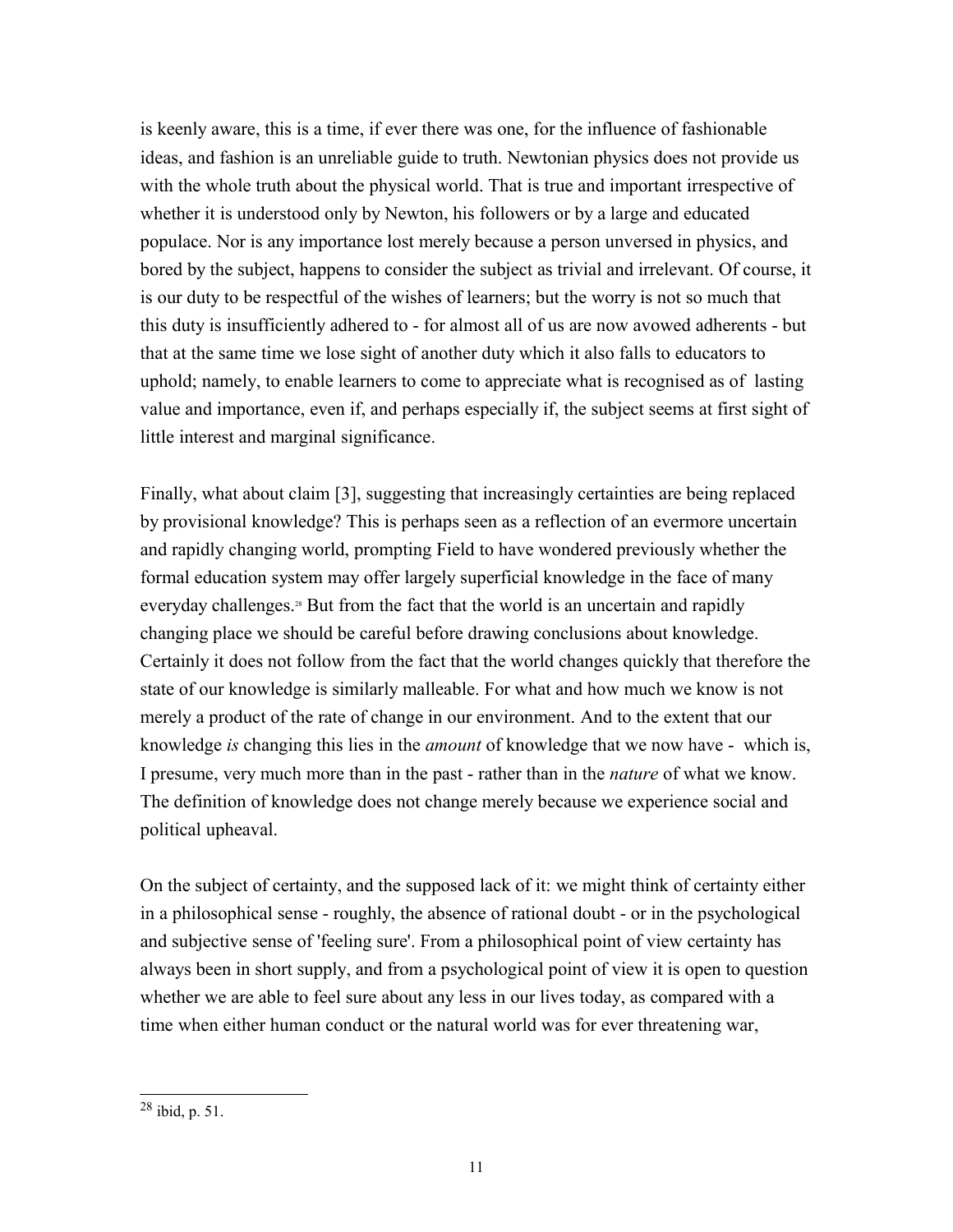famine or unexpected death. I don't wish to imply that the claim that certainty is on the wane is false, only that it is neither obviously true nor easy to assess.

A word about 'provisional knowledge', for it is entirely unclear what this is. On one plausible account of knowledge, a necessary condition of a claim to have knowledge of some proposition *p* is that *p* is true. And on one plausible account of truth the claim that '*p* is true' is timeless: if it is true it is always true, and if it is false it is always false. Hence if I know that  $p$ , the knowledge that  $p$  is not provisional but timeless (even if, as a matter of psychological fact, it comes to be forgotten or discarded by myself and others). And if, after having supposed that I knew that  $p$ , I now find out that  $p$  is false, then my knowledge becomes not provisional but falsehood.

On the 24th February 2001 Leeds United beat Tottenham Hotspur 2-1 at White Hart Lane. This is true, and I know it, and it will always be true. It may be trivial knowledge (indeed it is), and soon to be forgotten, but that is quite different from calling it provisional. The question of whether what is known is either important or remembered is something else entirely.

I do not know whether Field would agree with these last points, but they are of some importance for educators, too many of whom are overly impressed with facts about change and uncertainty, and too few of whom bother to enquire closely into the implications for what we know about knowledge. This is not the place to pursue these topics further save to remark that, perhaps now more than ever, it is important to be clear about the distinction between insightful sociology on the one hand, and the conclusions for epistemology on the other. As educators we ought to be vitally concerned with the questions 'What do we know?' and 'What is the importance of what we know?' And our answers to both these questions owe less to sociology and more to philosophy than it is currently fashionable to suppose.

# **6. CONCLUSION**

Field has produced an important and original study of lifelong learning, from which it is possible to gain much in the way of insight and stimulus for further reflection. His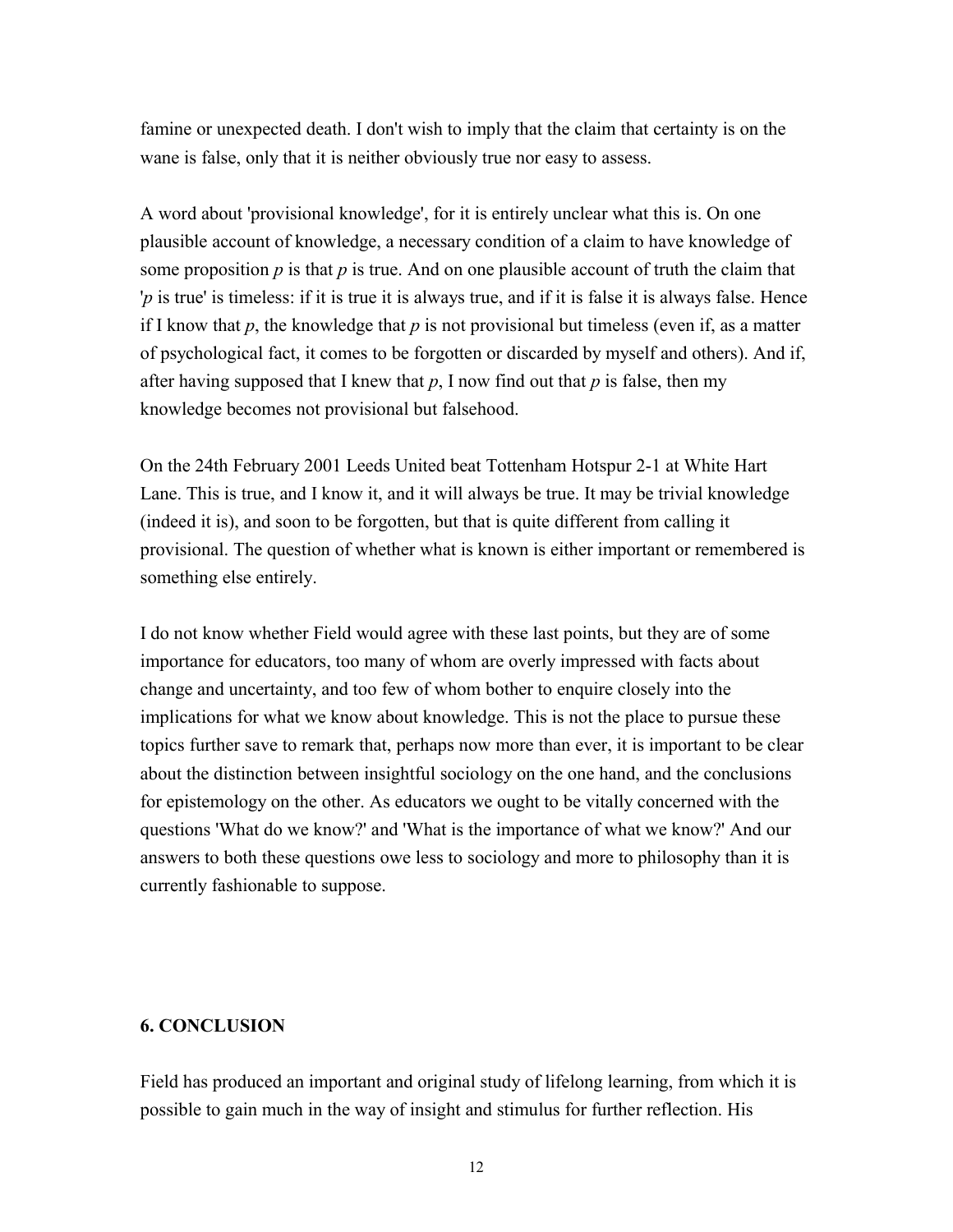breadth of learning, measured appraisal, and exploration of sociological insight are just three reasons why his work deserves a large readership. But he also leaves us with hard questions that bear on philosophical understanding of learning and education: questions first of all about the intelligibility and contours of a concept of 'lifelong learning'; second, about the nature of 'reflexivity', and its impact upon educational institutions and provision for adults; and, third, about the concept of personal autonomy, its content and the educational circumstances conducive to its development. To have posed and made a contribution to such questions as these is a further reason, if any were needed, for recommending a book which will prove stimulating from beginning to end for all those with an interest in lifelong learning.